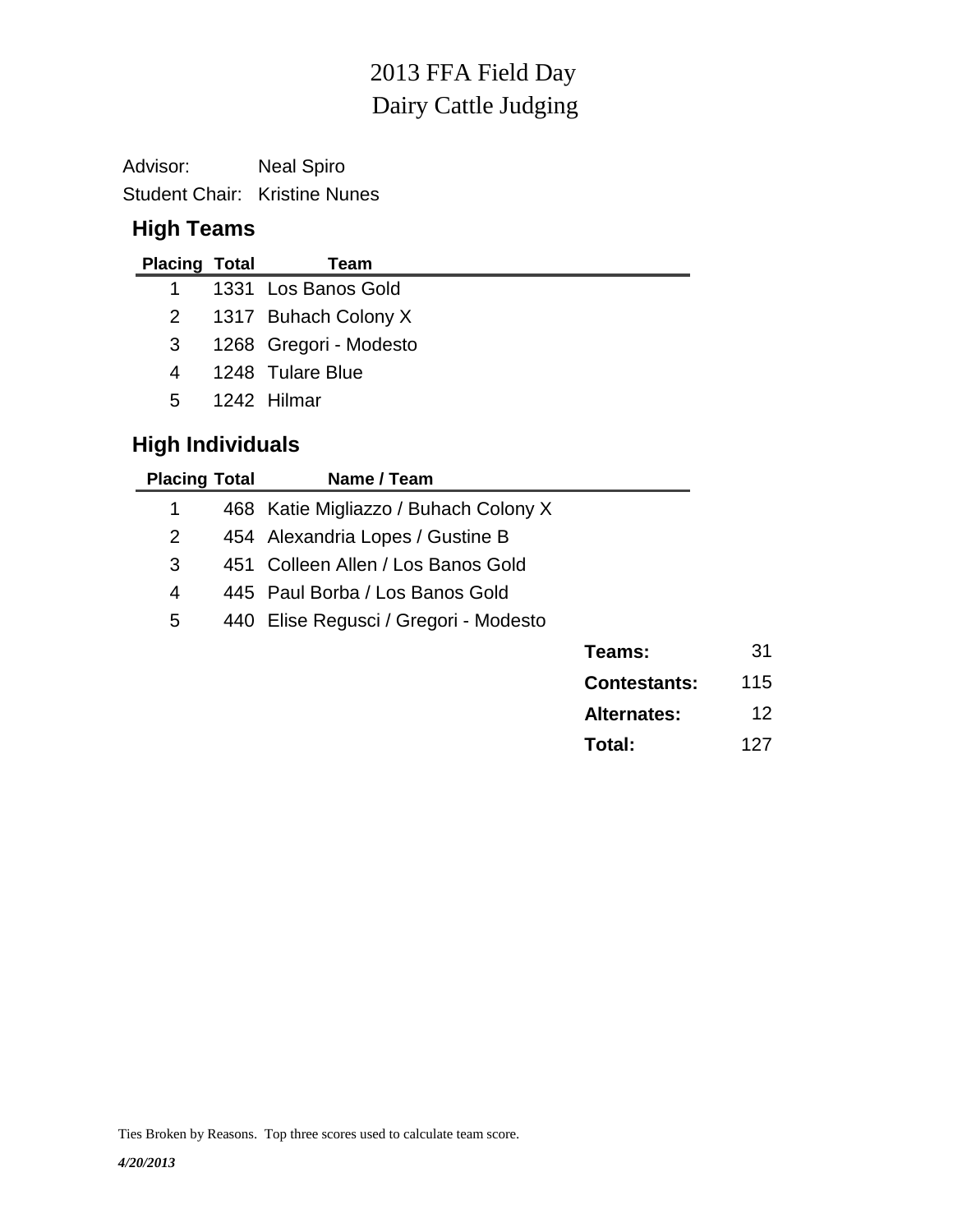|                        | Yr Old | Holstein 2 Jersey 3 Yr Holstein Jr<br>Old | Yearling | Jersey Jr<br>Yearling | Holstein 4<br>Yr Old | Holstein<br><b>Fall Calves</b> | Hol 2 Yr<br>Old<br>Reasons | Jer 3 Yr<br>Old<br>Reasons | Hol 4 Yr<br>Old<br>Reasons | Pedigree | Tie | Total          | Place          |
|------------------------|--------|-------------------------------------------|----------|-----------------------|----------------------|--------------------------------|----------------------------|----------------------------|----------------------------|----------|-----|----------------|----------------|
| <b>Buhach Colony X</b> |        |                                           |          |                       |                      |                                |                            |                            |                            |          |     | 1317           | $\overline{2}$ |
| Deena Migliazzo        | 44     | 48                                        | 45       | 30                    | 44                   | 50                             | 48                         | 32                         | 45                         | 32       | 125 | 418            | 18             |
| Katie Migliazzo        | 44     | 48                                        | 50       | 36                    | 50                   | 50                             | 46                         | 48                         | 49                         | 47       | 143 | 468*           | $\overline{1}$ |
| <b>Shane Gillard</b>   | 35     | 48                                        | 38       | 44                    | 32                   | 50                             | 47                         | 44                         | 38                         | 42       | 129 | 418 * 17       |                |
| Yvonne Staffler        | 44     | 48                                        | 48       | 46                    | 44                   | 36                             | 40                         | 43                         | 50                         | 32       | 133 | 431 * 10       |                |
| <b>Buhach Colony Y</b> |        |                                           |          |                       |                      |                                |                            |                            |                            |          |     | 1157           | 14             |
| <b>Caden Soares</b>    | 14     | 43                                        | 50       | 26                    | 44                   | 38                             | 25                         | 32                         | 50                         | 14       | 107 | 336            | 82             |
| Erika Ewing            | 44     | 43                                        | 22       | 44                    | 35                   | 42                             | 45                         | 30                         | 47                         | 42       | 122 | 394 *          | 39             |
| Frankie Homen          | 44     | 31                                        | 45       | 44                    | 38                   | 48                             | 38                         | 10                         | 30                         | 40       | 78  | 368 *          | 60             |
| Maggie Homen           | 38     | 48                                        | 50       | 36                    | 44                   | 48                             | 34                         | 30                         | 47                         | 20       | 111 | 395 * 37       |                |
| <b>Buhach Colony Z</b> |        |                                           |          |                       |                      |                                |                            |                            |                            |          |     | 1037           | 24             |
| Alexis Casado          | 17     | 32                                        | 28       | 26                    | 44                   | 46                             | 28                         | 24                         | 37                         | 13       | 89  | 295*           | 97             |
| Amanda Skidmore        | 38     | 40                                        | 45       | 36                    | 44                   | 48                             | 43                         | 20                         | 48                         | 42       | 111 | 404 *          | 30             |
| Corrine Sherman        | 17     | 48                                        | 38       | 26                    | 38                   | 32                             | 30                         | 20                         | 42                         | 47       | 92  | 338 * 80       |                |
| <b>Caruthers</b>       |        |                                           |          |                       |                      |                                |                            |                            |                            |          |     | 1041           | 23             |
| Jena Cortez            | 14     | 35                                        | 28       | 30                    | 44                   | 40                             | 38                         | 23                         | 25                         | 11       | 86  | 288            | 98             |
| Lilah Mendoza          | 14     | 31                                        | 38       | 26                    | 35                   | 48                             | 30                         | 25                         | 34                         | 50       | 89  | 331<br>$\star$ | 83             |
| <b>Stevie Davis</b>    | 47     | 50                                        | 41       | 44                    | 44                   | 46                             | 25                         | 30                         | 48                         | 32       | 103 | 407*           | 26             |
| <b>Taylor Morse</b>    | 32     | 26                                        | 26       | 32                    | 44                   | 42                             | 28                         | 10                         | 42                         | 21       | 80  | 303 * 96       |                |
| <b>Caruthers</b>       |        |                                           |          |                       |                      |                                |                            |                            |                            |          |     |                |                |
| Kellen Habib           | 20     | 22                                        | 36       | 32                    | 38                   | 18                             | $\pmb{0}$                  | $\pmb{0}$                  | 0                          | 11       | 0   | 177            | 124            |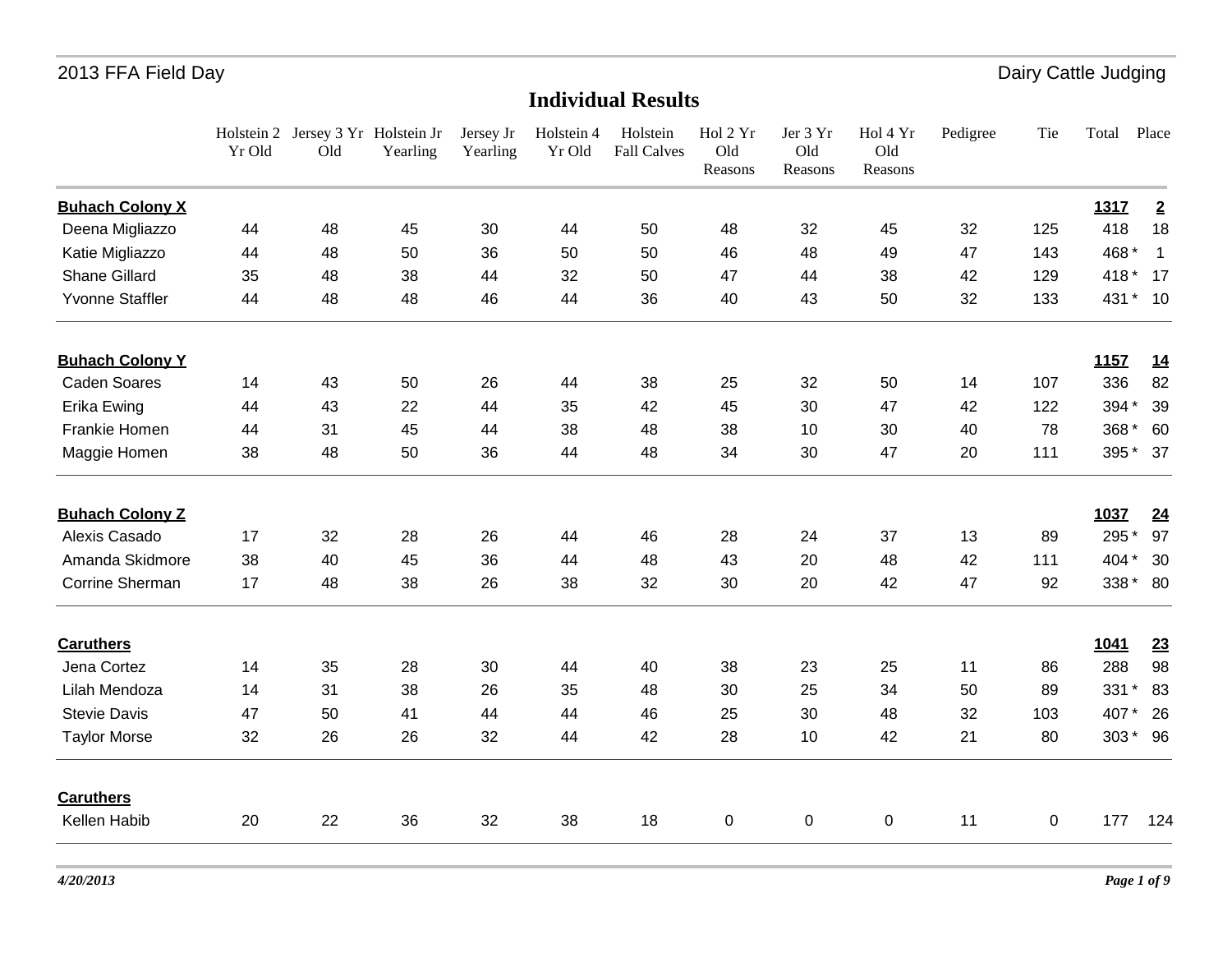|                        | Yr Old         | Holstein 2 Jersey 3 Yr Holstein Jr<br>Old | Yearling | Jersey Jr<br>Yearling | Holstein 4<br>Yr Old | Holstein<br><b>Fall Calves</b> | Hol 2 Yr<br>Old<br>Reasons | Jer 3 Yr<br>Old<br>Reasons | Hol 4 Yr<br>Old<br>Reasons | Pedigree | Tie         | Total      | Place     |
|------------------------|----------------|-------------------------------------------|----------|-----------------------|----------------------|--------------------------------|----------------------------|----------------------------|----------------------------|----------|-------------|------------|-----------|
| Chowchilla             |                |                                           |          |                       |                      |                                |                            |                            |                            |          |             |            |           |
| Catrina Adams          | 23             | 50                                        | 50       | 36                    | 47                   | 48                             | 30                         | 40                         | 46                         | 32       | 116         | 402        | 32        |
| <b>Cristina Soares</b> | 38             | 42                                        | 38       | 36                    | 44                   | 48                             | 27                         | 20                         | 46                         | 42       | 93          | 381        | 50        |
| <b>El Capitan A</b>    |                |                                           |          |                       |                      |                                |                            |                            |                            |          |             | 803        | 28        |
| <b>Austin Frey</b>     | 44             | 44                                        | 21       | 26                    | 35                   | 42                             | 0                          | 0                          | 0                          | 37       | 0           | 249*       | 114       |
| <b>Brock Roland</b>    | 20             | 20                                        | 48       | 32                    | 8                    | 38                             | 0                          | 0                          | 0                          | 13       | 0           | 179        | 123       |
| <b>Dustin Suttles</b>  | 38             | 48                                        | 48       | 44                    | 44                   | 42                             | 0                          | 0                          | 0                          | 43       | 0           | 307*       | 95        |
| Harlee Maupin          | 20             | 31                                        | 45       | 40                    | 32                   | 42                             | 0                          | 0                          | $\mathbf 0$                | 37       | 0           |            | 247 * 115 |
| <b>El Capitan B</b>    |                |                                           |          |                       |                      |                                |                            |                            |                            |          |             | <b>730</b> | 29        |
| Ashlyn Jordan          | 38             | 22                                        | 45       | 44                    | 47                   | 28                             | 0                          | 0                          | $\mathbf 0$                | 43       | 0           | 267*       | 110       |
| <b>Brett Signore</b>   | 44             | 14                                        | 34       | 44                    | 44                   | 28                             | $\Omega$                   | $\Omega$                   | $\Omega$                   | 47       | $\Omega$    | 255 *      | 113       |
| Jordan Zielinski       | 14             | 21                                        | 21       | 30                    | 23                   | 26                             | 0                          | 0                          | 0                          | 33       | 0           | 168        | 126       |
| Veronica Coplin        | 23             | 21                                        | 36       | 36                    | 32                   | 28                             | 0                          | 0                          | $\mathbf 0$                | 32       | 0           |            | 208 * 120 |
| <b>El Capitan C</b>    |                |                                           |          |                       |                      |                                |                            |                            |                            |          |             | 712        | 30        |
| Jodi Janssens          | 20             | 38                                        | 41       | 48                    | 38                   | 22                             | 0                          | 0                          | $\mathbf 0$                | 50       | 0           | 257*       | 112       |
| Sam Olsen              | 17             | 50                                        | 40       | 32                    | 47                   | 40                             | 0                          | 0                          | 0                          | 43       | 0           | 269*       | 108       |
| Sam Smart              | 14             | 17                                        | 38       | 30                    | 44                   | 22                             | 0                          | 0                          | 0                          | 21       | 0           | 186*       | 122       |
| <b>Trayen Lerario</b>  | $\overline{c}$ | 20                                        | 38       | 28                    | 38                   | 22                             | 0                          | 0                          | $\mathbf 0$                | 13       | 0           | 161        | 127       |
| <b>El Capitan D</b>    |                |                                           |          |                       |                      |                                |                            |                            |                            |          |             | 633        | 31        |
| <b>Brady Early</b>     | 38             | 24                                        | 36       | 26                    | 32                   | 46                             | 0                          | 0                          | 0                          | 13       | 0           |            | 215 * 119 |
| Diana Cable            | 35             | 50                                        | 40       | 30                    | 32                   | 28                             | 0                          | 0                          | 0                          | 14       | $\mathbf 0$ |            | 229 * 117 |
| Diana Capoeman         | 38             | 22                                        | 22       | 32                    | 5                    | 30                             | 0                          | 0                          | 0                          | 40       | 0           |            | 189 * 121 |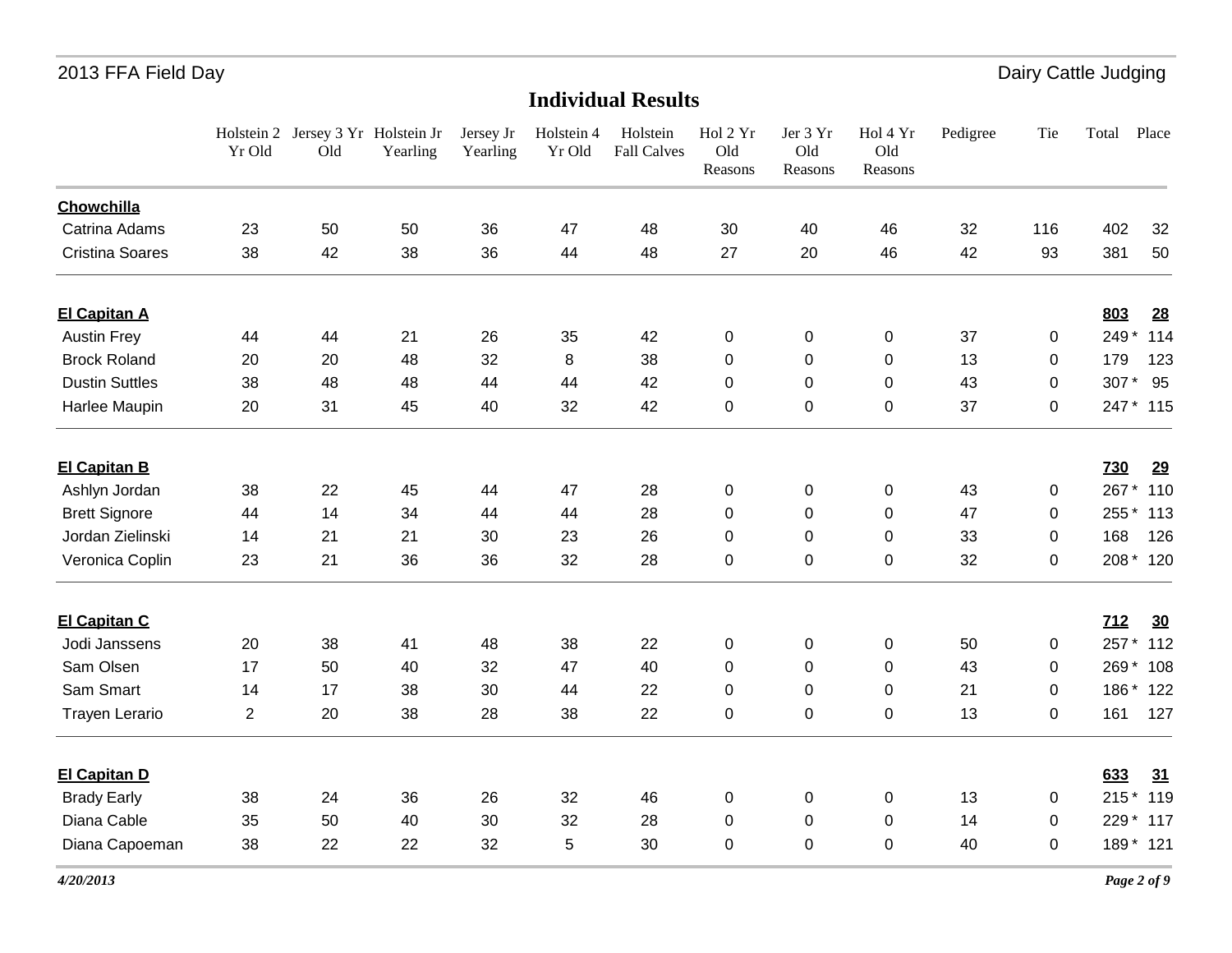|                       | Yr Old | Holstein 2 Jersey 3 Yr Holstein Jr<br>Old | Yearling | Jersey Jr<br>Yearling | Holstein 4<br>Yr Old | Holstein<br><b>Fall Calves</b> | Hol 2 Yr<br>Old<br>Reasons | Jer 3 Yr<br>Old<br>Reasons | Hol 4 Yr<br>Old<br>Reasons | Pedigree | Tie | Total Place |           |
|-----------------------|--------|-------------------------------------------|----------|-----------------------|----------------------|--------------------------------|----------------------------|----------------------------|----------------------------|----------|-----|-------------|-----------|
| <b>Enochs</b>         |        |                                           |          |                       |                      |                                |                            |                            |                            |          |     | 1056        |           |
| Cherish Machado       | 38     | 26                                        | 28       | 32                    | 44                   | 36                             | 15                         | 15                         | 40                         | 43       | 70  | 317 * 91    | 21        |
| <b>Cierrah Phelps</b> | 35     | 26                                        | 50       | 48                    | 35                   | 42                             | 36                         | 35                         | 46                         | 40       | 117 | 393 * 42    |           |
| Mary-Kate Liukkonen   | 23     | 42                                        | 41       | 48                    | 38                   | 42                             | 34                         | 20                         | 38                         | 20       | 92  | 346 *       | 76        |
| Sandra Zermeno        | 14     | 44                                        | 24       | 34                    | 23                   | 46                             | 30                         | 15                         | 35                         | 20       | 80  | 285         | 101       |
| <b>Eureka</b>         |        |                                           |          |                       |                      |                                |                            |                            |                            |          |     | 995         | 26        |
| Brittney-Lea Anderso  | 44     | 43                                        | 38       | 44                    | 50                   | 50                             | 40                         | 20                         | 35                         | 50       | 95  | $414*$      | 23        |
| David White           | 8      | 47                                        | 45       | 30                    | 44                   | 22                             | 15                         | 15                         | 30                         | 11       | 60  | 267*        | 109       |
| Shyesha Redd          | 20     | 47                                        | 17       | 26                    | 35                   | 48                             | 24                         | 30                         | 30                         | 37       | 84  | 314 * 92    |           |
| <b>Firebaugh</b>      |        |                                           |          |                       |                      |                                |                            |                            |                            |          |     | 1075        | 20        |
| Alejandra Rosa        | 38     | 42                                        | 41       | 46                    | 38                   | 42                             | 32                         | 23                         | 35                         | 32       | 90  | 369*        | 59        |
| Amber LaSalle         | 38     | 29                                        | 50       | 44                    | 50                   | 48                             | 45                         | 20                         | 42                         | 32       | 107 | 398 *       | - 36      |
| Nicole Maldanado      | 20     | 32                                        | 45       | 44                    | 44                   | 22                             | 37                         | 15                         | 38                         | 11       | 90  | 308 * 94    |           |
| <b>Fortuna</b>        |        |                                           |          |                       |                      |                                |                            |                            |                            |          |     | 1143        | <u>16</u> |
| Cheyenne Wallace      | 38     | 14                                        | 38       | 44                    | 35                   | 42                             | 33                         | 33                         | 44                         | 18       | 110 | 339         | 79        |
| Dalas Hayes           | 38     | 50                                        | 50       | 26                    | 35                   | 42                             | 30                         | 28                         | 42                         | 47       | 100 | 388 *       | 45        |
| <b>Jake Bones</b>     | 44     | 48                                        | 48       | 36                    | 50                   | 40                             | 38                         | 15                         | 43                         | 32       | 96  | 394 * 41    |           |
| Marisa Wright         | 38     | 50                                        | 24       | 48                    | 44                   | 28                             | 27                         | 38                         | 35                         | 29       | 100 | 361 * 63    |           |
| Fresno - Central      |        |                                           |          |                       |                      |                                |                            |                            |                            |          |     | 1195        | 9         |
| Hannah Cono           | 38     | 48                                        | 45       | 44                    | 35                   | 42                             | 35                         | 35                         | 37                         | 42       | 107 | 401         | 34        |
| Kathy Ficher          | 38     | 29                                        | 45       | 36                    | 35                   | 36                             | 43                         | 30                         | 38                         | 20       | 111 | 350         | 71        |
| 4/20/2013             |        |                                           |          |                       |                      |                                |                            |                            |                            |          |     | Page 3 of 9 |           |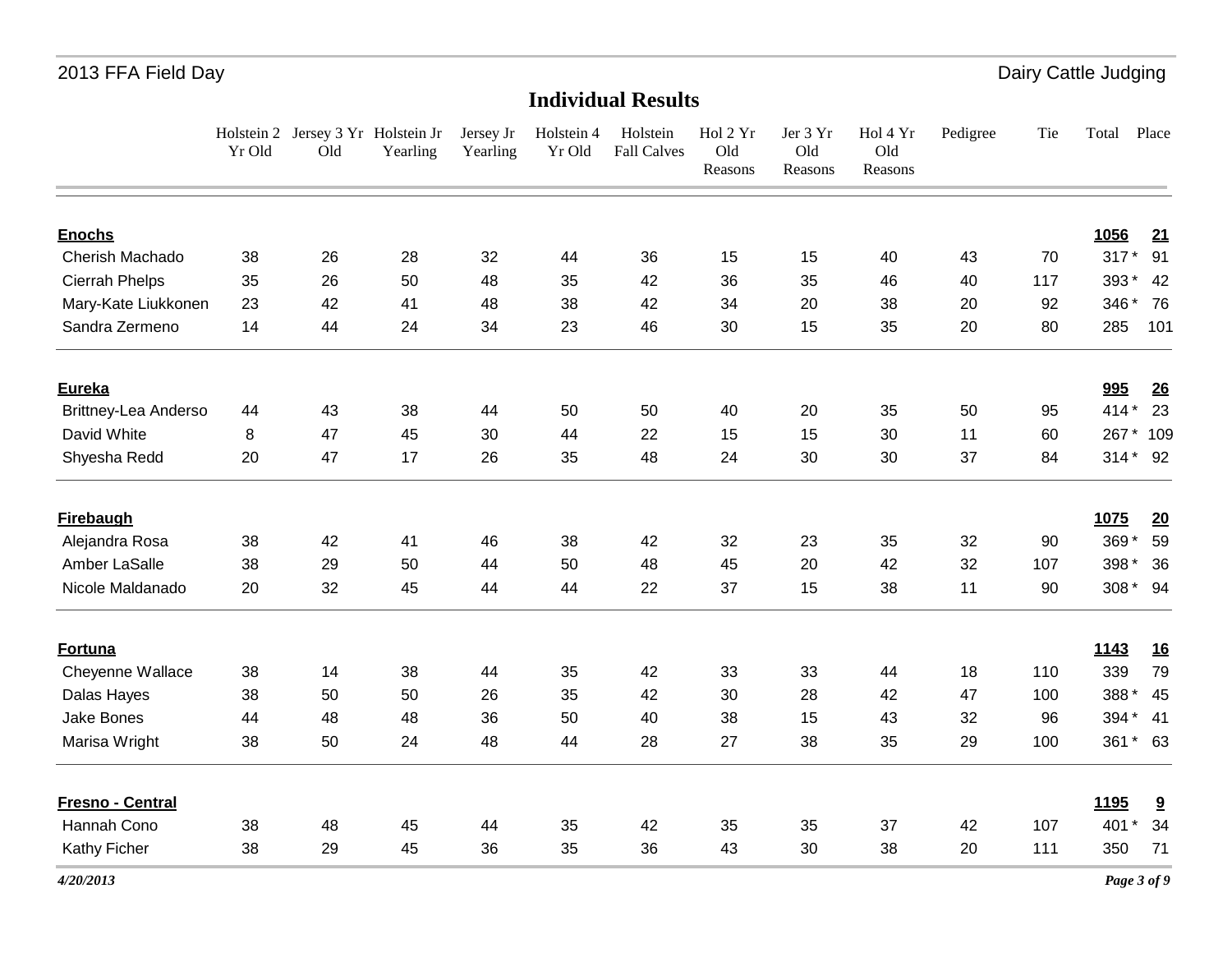|                         | Holstein 2<br>Yr Old | Jersey 3 Yr Holstein Jr<br>Old | Yearling | Jersey Jr<br>Yearling | Holstein 4<br>Yr Old | Holstein<br><b>Fall Calves</b> | Hol 2 Yr<br>Old<br>Reasons | Jer 3 Yr<br>Old<br>Reasons | Hol 4 Yr<br>Old<br>Reasons | Pedigree | Tie | Total    | Place          |
|-------------------------|----------------------|--------------------------------|----------|-----------------------|----------------------|--------------------------------|----------------------------|----------------------------|----------------------------|----------|-----|----------|----------------|
| Shannon Muzio           | 47                   | 50                             | 40       | 36                    | 35                   | 42                             | 40                         | 38                         | 40                         | 48       | 118 | 416 * 20 |                |
| <b>Whitnee Phillips</b> | 44                   | 42                             | 45       | 36                    | 44                   | 40                             | 30                         | 20                         | 40                         | 37       | 90  | 378 * 53 |                |
| Gregori - Modesto       |                      |                                |          |                       |                      |                                |                            |                            |                            |          |     | 1268     | $\overline{3}$ |
| Abby Durrer             | 50                   | 40                             | 45       | 36                    | 35                   | 48                             | 35                         | 25                         | 40                         | 41       | 100 | 395 *    | 38             |
| Elisabeth Regusci       | 50                   | 40                             | 45       | 44                    | 38                   | 50                             | 48                         | 28                         | 40                         | 50       | 116 | 433*     | 9              |
| Elise Regusci           | 50                   | 40                             | 50       | 44                    | 50                   | 40                             | 45                         | 30                         | 48                         | 43       | 123 | 440 *    | 5              |
| Morgan Modesto          | 23                   | 32                             | 36       | 44                    | 44                   | 26                             | 38                         | 20                         | 35                         | 29       | 93  | 327      | 87             |
| <b>Gustine A</b>        |                      |                                |          |                       |                      |                                |                            |                            |                            |          |     | 1218     | $\mathbf{Z}$   |
| Lexie Nunes             | 44                   | 47                             | 50       | 44                    | 44                   | 26                             | 45                         | 47                         | 47                         | 40       | 139 | 434 *    | 8              |
| Makayla Toste           | 44                   | 42                             | 38       | 36                    | 35                   | 42                             | 46                         | 20                         | 38                         | 28       | 104 | 369*     | 58             |
| Sage Brinkman           | 23                   | 32                             | 21       | 36                    | 44                   | 36                             | 35                         | 30                         | 48                         | 48       | 113 | 353      | 69             |
| <b>Tony Lopes</b>       | 44                   | 43                             | 38       | 32                    | 44                   | 48                             | 46                         | 34                         | 44                         | 42       | 124 | 415 * 22 |                |
| <b>Gustine B</b>        |                      |                                |          |                       |                      |                                |                            |                            |                            |          |     | 1161     | <u>11</u>      |
| Alexandria Lopes        | 50                   | 50                             | 45       | 48                    | 50                   | 48                             | 45                         | 30                         | 40                         | 48       | 115 | 454 *    | $\overline{2}$ |
| Nico Marsigli           | 44                   | 42                             | 34       | 36                    | 20                   | 42                             | 48                         | 34                         | 37                         | 42       | 119 | 379      | 52             |
| <b>Taylor Coelho</b>    | 8                    | 14                             | 48       | 44                    | 35                   | 50                             | 32                         | 25                         | 40                         | 32       | 97  | 328 * 85 |                |
| <b>Hanford</b>          |                      |                                |          |                       |                      |                                |                            |                            |                            |          |     | 1048     | 22             |
| Anthony Avila           | 44                   | 33                             | 45       | 30                    | 35                   | 42                             | 25                         | 12                         | 28                         | 50       | 65  | 344 *    | 78             |
| <b>Ashley Avila</b>     | $\overline{2}$       | 48                             | 36       | 50                    | 35                   | 48                             | 35                         | 36                         | 47                         | 20       | 118 | 357      | 66             |
| Jake Garcia             | 23                   | 22                             | 50       | 36                    | 47                   | 42                             | 31                         | 29                         | 35                         | 32       | 95  | 347*     | 74             |
| Owen Bennett            | 50                   | 40                             | 26       | 44                    | 35                   | 36                             | 25                         | 20                         | 30                         | 19       | 75  | 325      | 88             |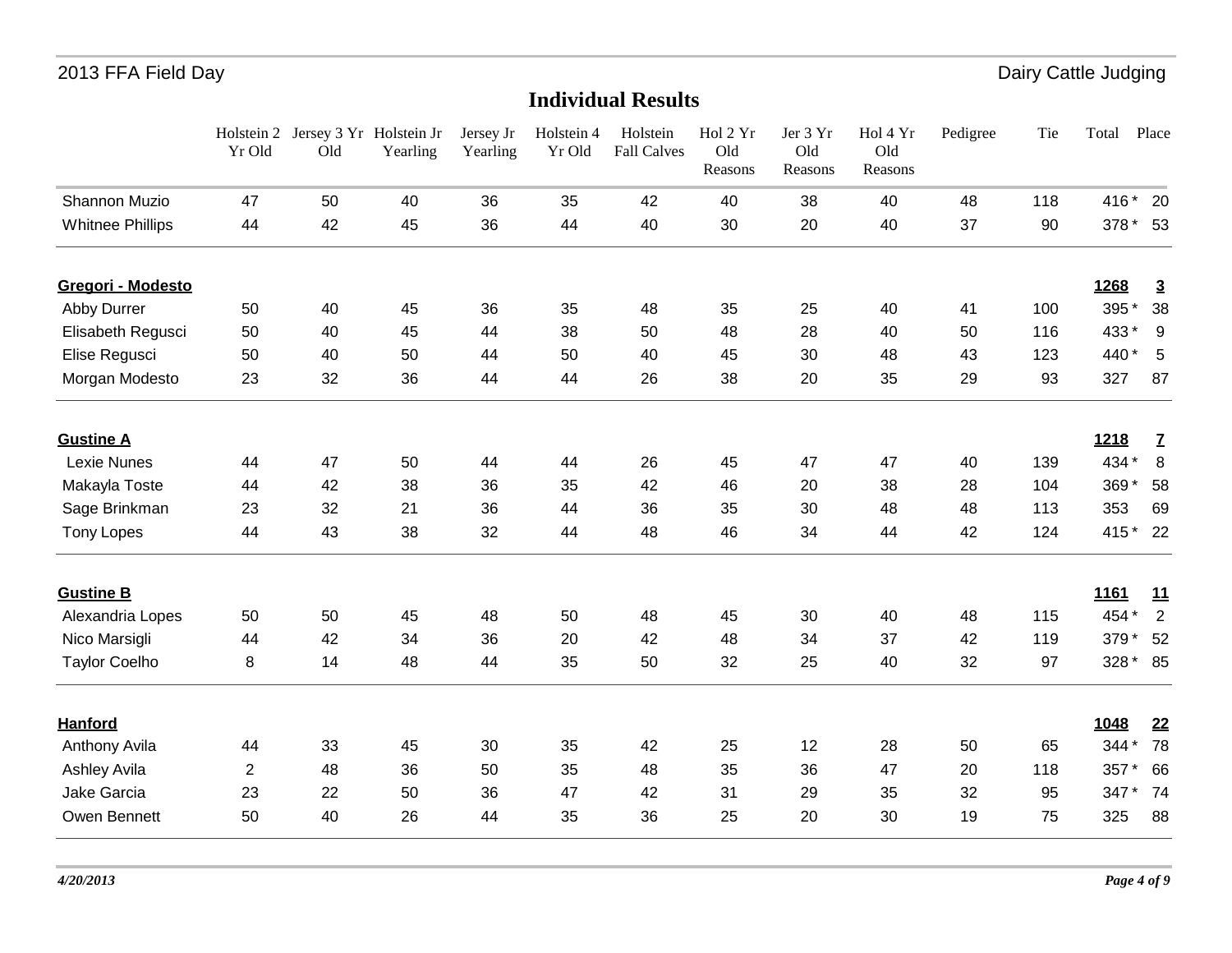|                       | Yr Old         | Holstein 2 Jersey 3 Yr Holstein Jr<br>Old | Yearling | Jersey Jr<br>Yearling | Holstein 4<br>Yr Old | Holstein<br><b>Fall Calves</b> | Hol 2 Yr<br>Old<br>Reasons | Jer 3 Yr<br>Old<br>Reasons | Hol 4 Yr<br>Old<br>Reasons | Pedigree  | Tie | Total       | Place           |
|-----------------------|----------------|-------------------------------------------|----------|-----------------------|----------------------|--------------------------------|----------------------------|----------------------------|----------------------------|-----------|-----|-------------|-----------------|
| Hilmar - Alt          |                |                                           |          |                       |                      |                                |                            |                            |                            |           |     |             |                 |
| Jason Edwards         | 44             | 47                                        | 45       | 36                    | 50                   | 46                             | 10                         | 20                         | 38                         | 14        | 68  | 350         | 73              |
| Logan Real            | 14             | 50                                        | 21       | 36                    | 44                   | 42                             | 30                         | 20                         | 47                         | 48        | 97  | 352         | 70              |
| <b>Hilmar</b>         |                |                                           |          |                       |                      |                                |                            |                            |                            |           |     | 1242        | $\overline{5}$  |
| Brandon Almeida       | 44             | 42                                        | 50       | 36                    | 35                   | 50                             | 45                         | 30                         | 46                         | 47        | 121 | 425 *       | 12              |
| Frank Serpa           | 20             | 50                                        | 48       | 36                    | 35                   | 42                             | 35                         | 35                         | 42                         | 28        | 112 | 371         | 55              |
| Kristen Nascimento    | 44             | 40                                        | 50       | 36                    | 32                   | 42                             | 35                         | 30                         | 35                         | 50        | 100 | 394 *       | 40              |
| Rebecca Sanders       | 35             | 50                                        | 50       | 50                    | 35                   | 50                             | 37                         | 30                         | 38                         | 48        | 105 | 423 * 14    |                 |
| <b>Livingston Alt</b> |                |                                           |          |                       |                      |                                |                            |                            |                            |           |     |             |                 |
| Danielle Brusenski    | 20             | 31                                        | 26       | 30                    | 8                    | 48                             | 28                         | 30                         | 29                         | 29        | 87  | 279         | 103             |
| Lilliana Reyes        | 50             | 43                                        | 41       | 44                    | 23                   | 42                             | 23                         | 10                         | 31                         | 30        | 64  | 337         | 81              |
| <b>Livingston</b>     |                |                                           |          |                       |                      |                                |                            |                            |                            |           |     | <b>1111</b> | <u>19</u>       |
| Georgina Reyes        | 35             | 47                                        | 36       | 26                    | 35                   | 48                             | 30                         | 20                         | 35                         | 47        | 85  | 359 *       | 65              |
| Gerardo Aguilar       | 44             | 44                                        | 21       | 44                    | 38                   | 38                             | 35                         | 20                         | 25                         | 37        | 80  | 346 *       | 77              |
| Melissa Sanchez       | 38             | 42                                        | 38       | 44                    | 44                   | 42                             | 23                         | 22                         | 36                         | $\pmb{0}$ | 81  | 329         | 84              |
| Samantha Vieker       | 47             | 48                                        | 50       | 36                    | 47                   | 42                             | 35                         | 30                         | 42                         | 29        | 107 | 406 *       | 27              |
| Los Banos Blue        |                |                                           |          |                       |                      |                                |                            |                            |                            |           |     | 1240        | $6\overline{6}$ |
| Hawnah Young          | 44             | 48                                        | 45       | 48                    | 50                   | 46                             | 33                         | 33                         | 40                         | 50        | 106 | 437 *       | 6               |
| Lia Polazzo           | 35             | 42                                        | 45       | 44                    | 44                   | 36                             | 39                         | 34                         | 48                         | 37        | 121 | 404 *       | 29              |
| Logan Pires           | $\overline{2}$ | 40                                        | 50       | 36                    | 44                   | 42                             | 27                         | 15                         | 40                         | 32        | 82  | 328         | 86              |
| Sheldon Silva         | 44             | 48                                        | 40       | 48                    | 50                   | 26                             | 38                         | 35                         | 50                         | 20        | 123 | 399*        | 35              |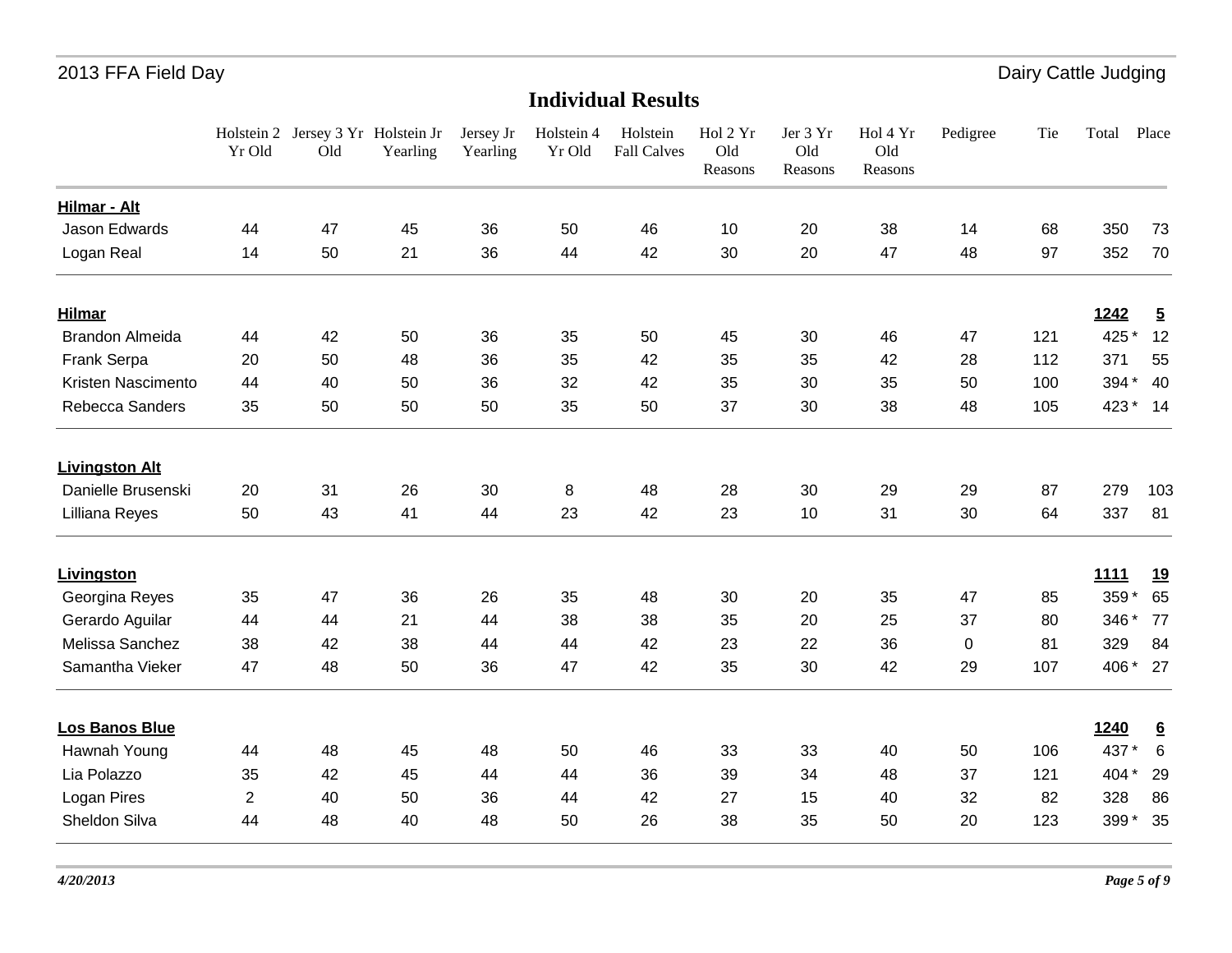|                        | Yr Old | Holstein 2 Jersey 3 Yr Holstein Jr<br>Old | Yearling | Jersey Jr<br>Yearling | Holstein 4<br>Yr Old | Holstein<br><b>Fall Calves</b> | Hol 2 Yr<br>Old<br>Reasons | Jer 3 Yr<br>Old<br>Reasons | Hol 4 Yr<br>Old<br>Reasons | Pedigree | Tie | Total     | Place           |
|------------------------|--------|-------------------------------------------|----------|-----------------------|----------------------|--------------------------------|----------------------------|----------------------------|----------------------------|----------|-----|-----------|-----------------|
| Los Banos Gold         |        |                                           |          |                       |                      |                                |                            |                            |                            |          |     | 1331      | 1               |
| <b>Caitlin Lopes</b>   | 35     | 50                                        | 45       | 44                    | 32                   | 48                             | 46                         | 45                         | 40                         | 50       | 131 | 435 *     | $\overline{7}$  |
| Colleen Allen          | 50     | 48                                        | 50       | 36                    | 50                   | 48                             | 44                         | 25                         | 50                         | 50       | 119 | 451 *     | 3               |
| Jordan Cota            | 38     | 47                                        | 50       | 44                    | 35                   | 38                             | 38                         | 39                         | 46                         | 11       | 123 | 386       | 46              |
| Paul Borba             | 50     | 50                                        | 45       | 50                    | 35                   | 46                             | 37                         | 40                         | 42                         | 50       | 119 | 445 * 4   |                 |
| <b>Modesto</b>         |        |                                           |          |                       |                      |                                |                            |                            |                            |          |     | 837       | 27              |
| Jenna Lee              | 38     | 48                                        | 38       | 32                    | 44                   | 50                             | 0                          | $\pmb{0}$                  | $\mathbf 0$                | 21       | 0   | 271       | 106             |
| Michelle Brasil        | 44     | 50                                        | 50       | 24                    | 44                   | 50                             | 0                          | $\mathbf 0$                | $\Omega$                   | 13       | 0   | 275 *     | 105             |
| Tammy McGladrey        | 50     | 22                                        | 34       | 36                    | 44                   | 42                             | 0                          | $\mathbf 0$                | 28                         | 20       | 28  | 276 *     | 104             |
| Tanya McGladrey        | 38     | 48                                        | 38       | 44                    | 44                   | 38                             | $\pmb{0}$                  | $\pmb{0}$                  | 25                         | 11       | 25  | 286 * 100 |                 |
| <b>Mt Whitney</b>      |        |                                           |          |                       |                      |                                |                            |                            |                            |          |     | 1148      | <u>15</u>       |
| <b>Cameron Summers</b> | 44     | 38                                        | 50       | 36                    | 32                   | 42                             | 33                         | 25                         | 30                         | 37       | 88  | 367*      | 61              |
| Kyle Schwegel          | 38     | 35                                        | 48       | 36                    | 35                   | 28                             | 30                         | 28                         | 35                         | 37       | 93  | 350 * 72  |                 |
| Matt Ruby              | 44     | 40                                        | 50       | 30                    | 44                   | 42                             | 47                         | 34                         | 50                         | 50       | 131 | 431 * 11  |                 |
| <b>Petaluma</b>        |        |                                           |          |                       |                      |                                |                            |                            |                            |          |     | 1182      | <u>10</u>       |
| Angelina Cheda         | 23     | 44                                        | 50       | 44                    | 44                   | 46                             | 0                          | $\pmb{0}$                  | 0                          | 19       | 0   | 270       | 107             |
| Carly Olufs            | 35     | 40                                        | 40       | 32                    | 50                   | 42                             | 30                         | 30                         | 49                         | 29       | 109 | 377*      | 54              |
| Christian Cunningha    | 44     | 50                                        | 45       | 32                    | 35                   | 50                             | 36                         | 25                         | 42                         | 30       | 103 | 389       | 44              |
| Nate Hemelt            | 44     | 48                                        | 36       | 48                    | 50                   | 48                             | 24                         | 28                         | 40                         | 50       | 92  | 416 * 21  |                 |
| Pitman - Turlock A     |        |                                           |          |                       |                      |                                |                            |                            |                            |          |     | 1209      | $\underline{8}$ |
| Alyssa Diaz            | 35     | 48                                        | 45       | 32                    | 44                   | 50                             | 28                         | 28                         | 38                         | 14       | 94  | 362       | 62              |
| Darryl Hadlich         | 44     | 31                                        | 36       | 44                    | 50                   | 48                             | 38                         | 20                         | 47                         | 47       | 105 | 405 *     | 28              |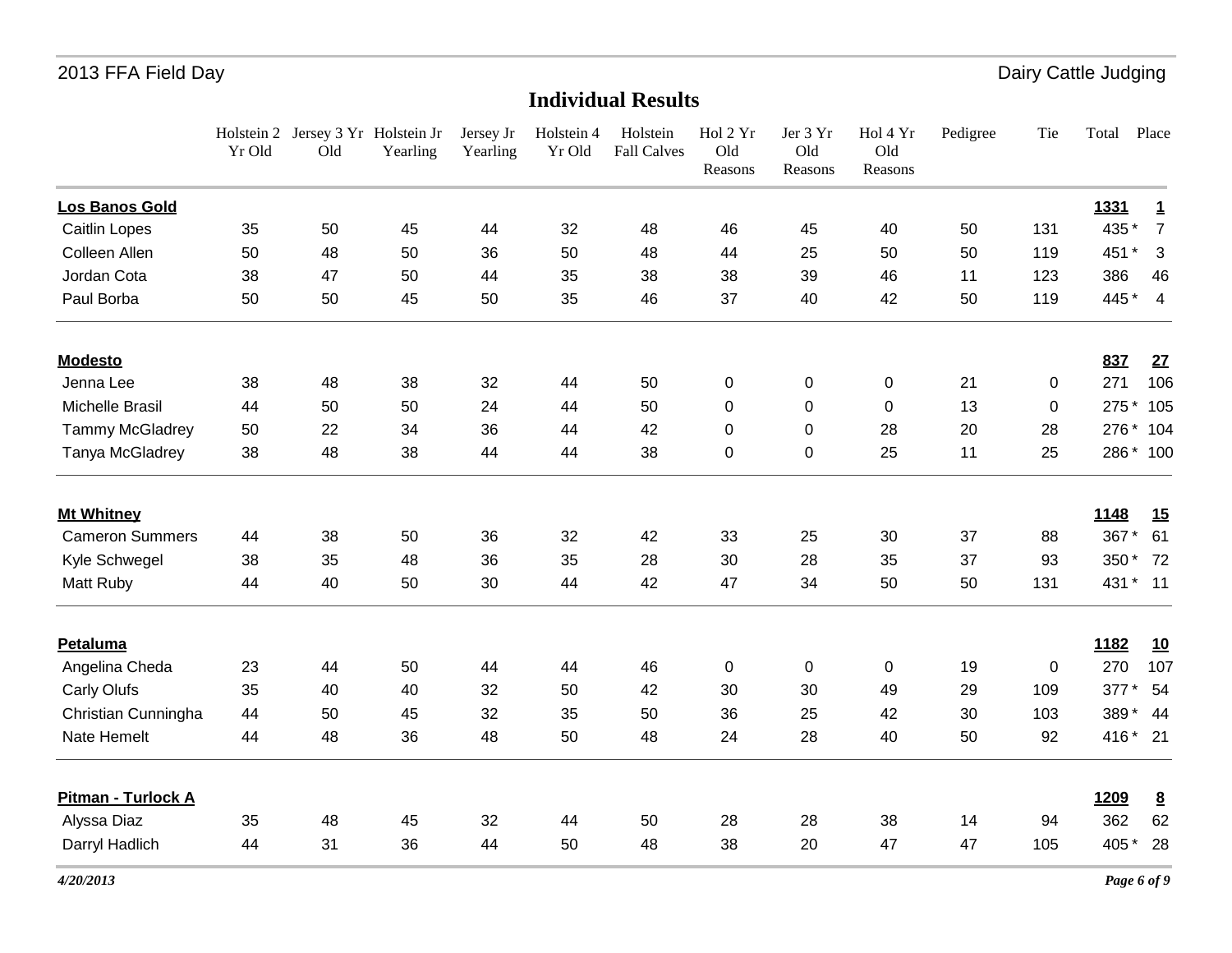|                           | Yr Old | Holstein 2 Jersey 3 Yr Holstein Jr<br>Old | Yearling | Jersey Jr<br>Yearling | Holstein 4<br>Yr Old | Holstein<br><b>Fall Calves</b> | Hol 2 Yr<br>Old<br>Reasons | Jer 3 Yr<br>Old<br>Reasons | Hol 4 Yr<br>Old<br>Reasons | Pedigree | Tie | Total       | Place          |
|---------------------------|--------|-------------------------------------------|----------|-----------------------|----------------------|--------------------------------|----------------------------|----------------------------|----------------------------|----------|-----|-------------|----------------|
| Megan O'Connell           | 44     | 44                                        | 40       | 36                    | 44                   | 48                             | 37                         | 33                         | 46                         | 47       | 116 | 419 * 16    |                |
| Sheyenne Sousa            | 44     | 47                                        | 22       | 48                    | 44                   | 42                             | 25                         | 25                         | 38                         | 50       | 88  | 385 * 48    |                |
| <b>Pitman - Turlock B</b> |        |                                           |          |                       |                      |                                |                            |                            |                            |          |     | <b>1011</b> | 25             |
| Anarea Zylstra            | 20     | 14                                        | 50       | 44                    | 50                   | 46                             | 30                         | 20                         | 31                         | 13       | 81  | $318*$      | 90             |
| Lexi Baltazar             | 14     | 40                                        | 50       | 44                    | 38                   | 48                             | 25                         | 21                         | 32                         | 11       | 78  | 323 * 89    |                |
| Seirra Brown              | 44     | 44                                        | 48       | 36                    | 35                   | 48                             | 20                         | 20                         | 32                         | 43       | 72  | 370 * 57    |                |
| <b>Riverdale B</b>        |        |                                           |          |                       |                      |                                |                            |                            |                            |          |     |             |                |
| Adrian Mendoza            | 5      | 42                                        | 12       | 48                    | 44                   | 42                             | 15                         | 15                         | 33                         | 32       | 63  | 288         | 99             |
| <b>Riverdale</b>          |        |                                           |          |                       |                      |                                |                            |                            |                            |          |     | 1139        | <u>17</u>      |
| <b>Brandon Carreiro</b>   | 44     | 47                                        | 45       | 32                    | 44                   | 42                             | 40                         | 22                         | 44                         | 20       | 106 | 380*        | 51             |
| Jose Lopez                | 35     | 14                                        | 36       | 30                    | 20                   | 42                             | 10                         | 0                          | 25                         | 31       | 35  | 243         | 116            |
| Noah Rollin               | 35     | 48                                        | 41       | 30                    | 44                   | 42                             | 43                         | 33                         | 45                         | 42       | 121 | 403*        | 31             |
| <b>Tristan Rollin</b>     | 5      | 48                                        | 36       | 44                    | 44                   | 36                             | 35                         | 35                         | 42                         | 31       | 112 | 356 * 67    |                |
| <b>Tulare Blue</b>        |        |                                           |          |                       |                      |                                |                            |                            |                            |          |     | 1248        | $\overline{4}$ |
| Angelica Fernandes        | 38     | 48                                        | 50       | 44                    | 44                   | 48                             | 40                         | 32                         | 47                         | 32       | 119 | 423*        | 13             |
| Hannah Vandyk             | 50     | 35                                        | 38       | 34                    | 50                   | 48                             | 40                         | 30                         | 46                         | 47       | 116 | 418*        | 19             |
| Julia Pitman              | 44     | 44                                        | 48       | 36                    | 44                   | 46                             | 37                         | 35                         | 41                         | 32       | 113 | 407 * 25    |                |
| <b>Tulare Gold</b>        |        |                                           |          |                       |                      |                                |                            |                            |                            |          |     | 1158        | 12             |
| <b>Garrison Fernandes</b> | 44     | 50                                        | 38       | 44                    | 35                   | 36                             | 40                         | 38                         | 44                         | 32       | 122 | 401         | 33             |
| Jonny Williamson          | 14     | 44                                        | 40       | 30                    | 35                   | 48                             | 33                         | 40                         | 44                         | 32       | 117 | 360         | 64             |
| <b>Tylor Wilbourn</b>     | 23     | 48                                        | 50       | 44                    | 35                   | 42                             | 32                         | 34                         | 46                         | 32       | 112 | 386*        | 47             |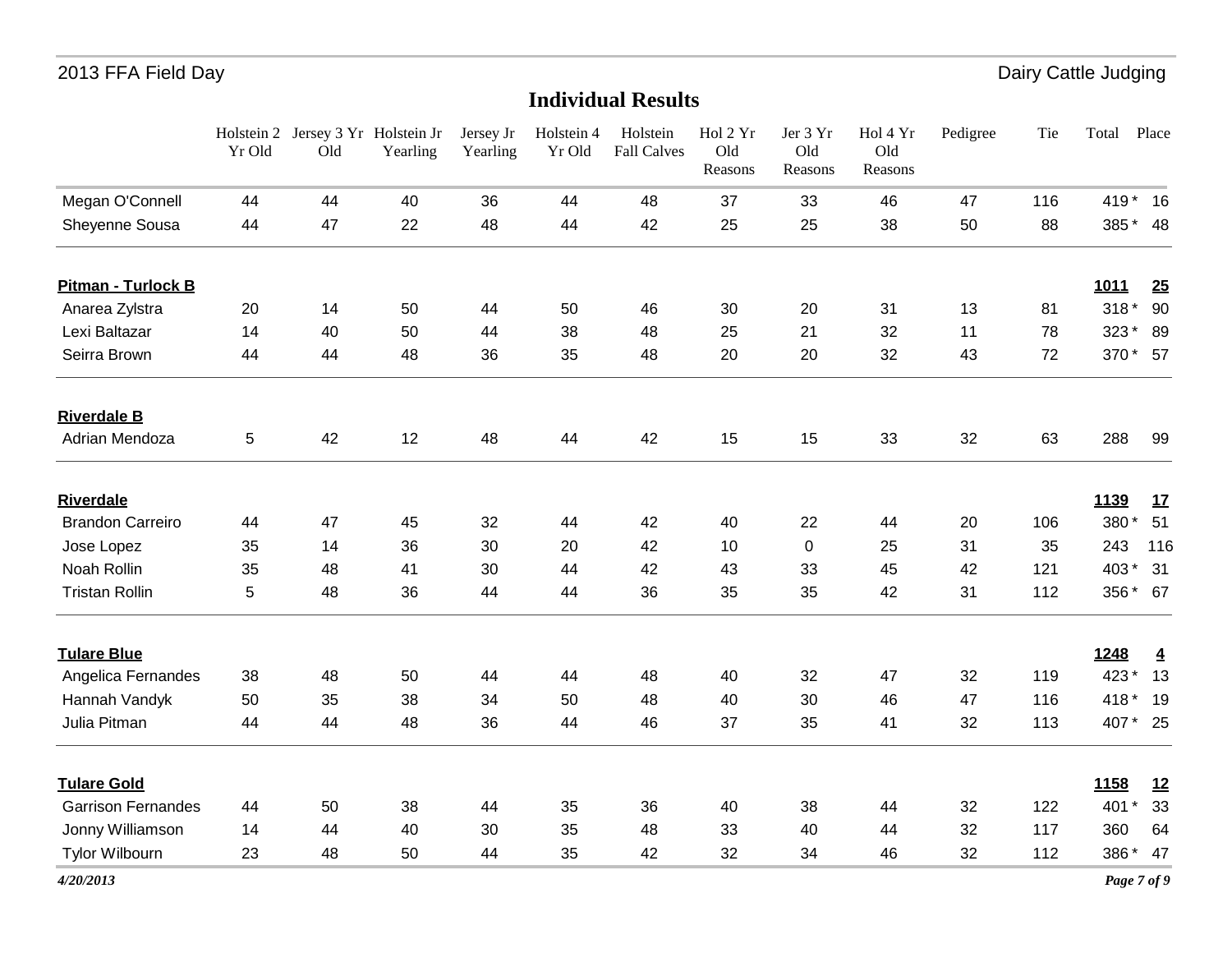|                          | Holstein 2<br>Yr Old | Jersey 3 Yr Holstein Jr<br>Old | Yearling | Jersey Jr<br>Yearling | Holstein 4<br>Yr Old | Holstein<br><b>Fall Calves</b> | Hol 2 Yr<br>Old<br>Reasons | Jer 3 Yr<br>Old<br>Reasons | Hol 4 Yr<br>Old<br>Reasons | Pedigree | Tie            | Total         | Place     |
|--------------------------|----------------------|--------------------------------|----------|-----------------------|----------------------|--------------------------------|----------------------------|----------------------------|----------------------------|----------|----------------|---------------|-----------|
| <b>Wade Sousa</b>        | 38                   | 43                             | 38       | 36                    | 20                   | 48                             | 36                         | 35                         | 35                         | 42       | 106            |               | 371 * 56  |
| <b>Turlock Blue</b>      |                      |                                |          |                       |                      |                                |                            |                            |                            |          |                |               |           |
| <b>Gilbert Silva</b>     | 5                    | 16                             | 36       | 26                    | 50                   | 42                             | 0                          | $\pmb{0}$                  | $\mathbf 0$                | 0        | $\overline{0}$ | 175           | 125       |
| <b>Micheal Neves</b>     | 50                   | 42                             | 40       | 32                    | 44                   | 42                             | $\pmb{0}$                  | $\pmb{0}$                  | $\mathbf 0$                | 30       | $\overline{0}$ | 280           | 102       |
| <b>Turlock Blue</b>      |                      |                                |          |                       |                      |                                |                            |                            |                            |          |                |               |           |
| Caitlin Youngman         | 38                   | 33                             | 22       | 44                    | 8                    | 50                             | 0                          | $\pmb{0}$                  | $\mathbf 0$                | 32       | $\mathbf 0$    | 227           | 118       |
| Kayli Perry              | 35                   | 40                             | 22       | 42                    | 47                   | 38                             | 0                          | $\pmb{0}$                  | $\mathbf 0$                | 42       | 0              | 266           | 111       |
| <b>Turlock Christian</b> |                      |                                |          |                       |                      |                                |                            |                            |                            |          |                | <u>1114</u>   | <u>18</u> |
| Cali Russell             | 44                   | 40                             | 50       | 48                    | 44                   | 48                             | 47                         | 25                         | 43                         | 31       | 115            | 420 *         | 15        |
| Lars Russell             | 8                    | 47                             | 40       | 44                    | 14                   | 42                             | 23                         | 26                         | 32                         | 37       | 81             | $313*$        | - 93      |
| <b>Thomas Sawyer</b>     | 35                   | 50                             | 41       | 36                    | 44                   | 42                             | 33                         | 35                         | 45                         | 20       | 113            |               | 381 * 49  |
| <b>Turlock Gold</b>      |                      |                                |          |                       |                      |                                |                            |                            |                            |          |                | 1157          | 13        |
| Elisah Pacheco           | 38                   | 40                             | 38       | 42                    | 44                   | 26                             | 28                         | 20                         | 37                         | 42       | 85             | 355*          | 68        |
| Joseph Quaresma          | 35                   | 40                             | 24       | 48                    | 35                   | 22                             | 32                         | 33                         | 45                         | 32       | 110            | 346           | 75        |
| Matt Oliveira            | 32                   | 42                             | 45       | 44                    | 44                   | 38                             | 46                         | 39                         | 49                         | 32       | 134            | 411<br>$\ast$ | 24        |
| <b>Trey Smith</b>        | 38                   | 50                             | 50       | 36                    | 44                   | 36                             | 38                         | 27                         | 40                         | 32       | 105            | $391*$        | 43        |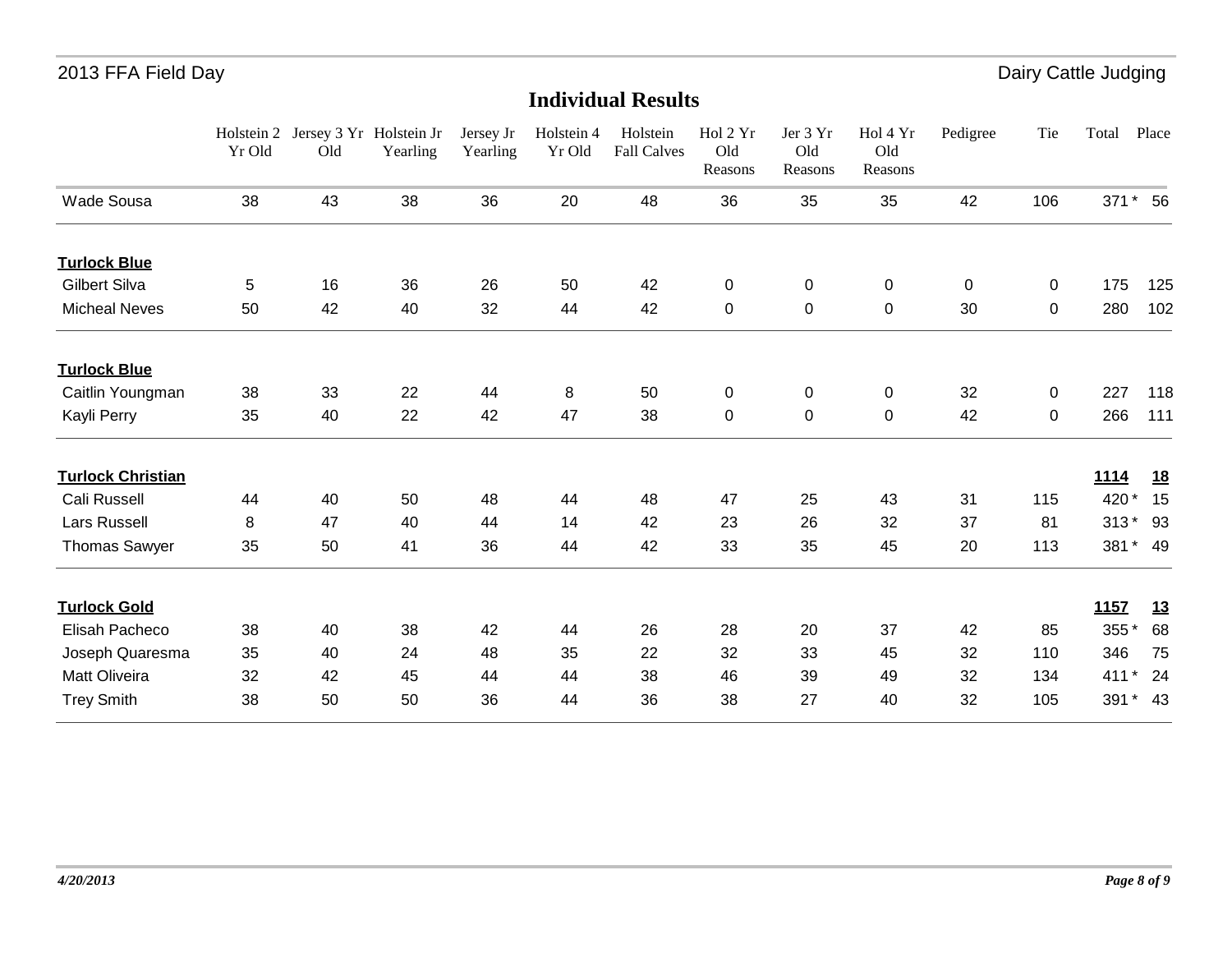#### **Individual Results**

|        |     |  | Holstein 2 Jersey 3 Yr Holstein Jr Jersey Jr Holstein 4 Holstein Hol 2 Yr Jer 3 Yr Hol 4 Yr Pedigree Tie Total Place |         |         |         |  |  |
|--------|-----|--|----------------------------------------------------------------------------------------------------------------------|---------|---------|---------|--|--|
| Yr Old | Old |  | Yearling Yearling Yr Old Fall Calves                                                                                 | Old     | Old     | Old     |  |  |
|        |     |  |                                                                                                                      | Reasons | Reasons | Reasons |  |  |

Ties Broken by Reasons. Top three scores used to calculate team score. The state of the scores used to compute team score sused to compute team score

| <b>Class</b>            | Max Score Official Cut 1 Cut 2 |      |   |   | Cut 3 |
|-------------------------|--------------------------------|------|---|---|-------|
| 01 Holstein 2 Yr Old    | 50                             | 4132 | 6 | 3 | 6     |
| 02 Jersey 3 Yr Old      | 50                             | 2134 | 6 | 3 | 2     |
| 03 Holstein Jr Yearling | 50                             | 1243 | 5 | 2 | 5     |
| 04 Jersey Jr Yearling   | 50                             | 1234 | 2 | 2 | 4     |
| 05 Holstein 4 Yr Old    | 50                             | 3142 | 6 | 3 | 6     |
| 06 Holstein Fall Calves | 50                             | 3241 | 4 | 2 | 4     |
| 07 Hol 2 Yr Old Reasons | 50                             |      |   |   |       |
| 08 Jer 3 Yr Old Reasons | 50                             |      |   |   |       |
| 09 Hol 4 Yr Old Reasons | 50                             |      |   |   |       |
| 10 Pedigree             | 50                             | 4231 | 2 | 3 |       |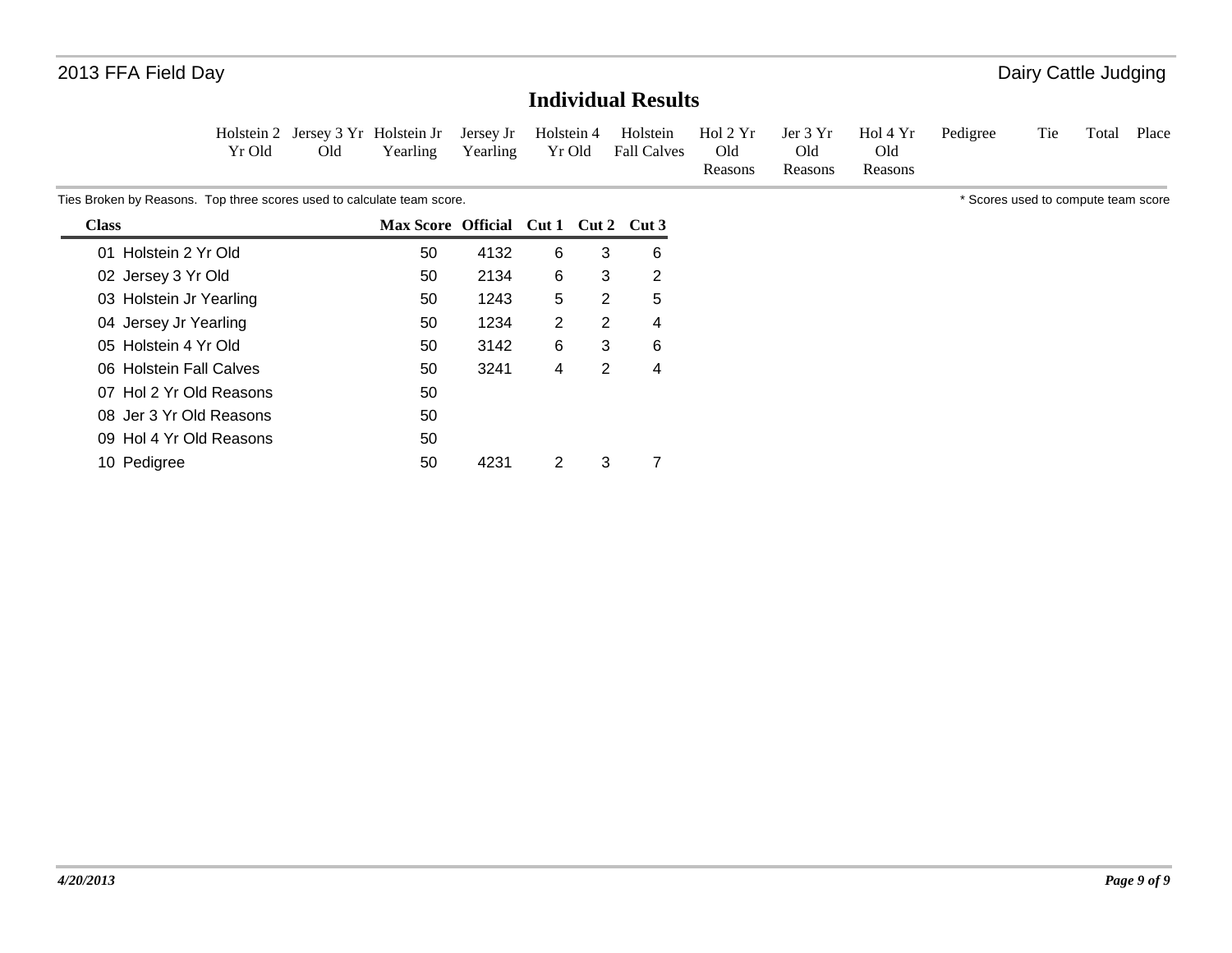## **Team Results**

|                        | Yr Old | Holstein 2 Jersey 3 Yr Holstein Jr<br>Old | Yearling | Yearling | Jersey Jr Holstein 4 | Holstein<br>Yr Old Fall Calves | Hol 2 Yr<br>Old<br>Reasons | Jer 3 Yr<br>Old<br>Reasons | Hol 4 Yr<br>Old<br>Reasons | Pedigree | Tie         | Total Place |                         |
|------------------------|--------|-------------------------------------------|----------|----------|----------------------|--------------------------------|----------------------------|----------------------------|----------------------------|----------|-------------|-------------|-------------------------|
| <b>Buhach Colony X</b> | 123    | 144                                       | 136      | 126      | 126                  | 136                            | 133                        | 135                        | 137                        | 121      | 405         | 1317        | 2                       |
| <b>Buhach Colony Y</b> | 126    | 122                                       | 117      | 124      | 117                  | 138                            | 117                        | 70                         | 124                        | 102      | 311         | 1157        | 14                      |
| <b>Buhach Colony Z</b> | 72     | 120                                       | 111      | 88       | 126                  | 126                            | 101                        | 64                         | 127                        | 102      | 292         | 1037        | 24                      |
| Caruthers              | 93     | 107                                       | 105      | 102      | 123                  | 136                            | 83                         | 65                         | 124                        | 103      | 272         | 1041        | 23                      |
| El Capitan A           | 102    | 123                                       | 114      | 110      | 111                  | 126                            | $\pmb{0}$                  | $\mathbf 0$                | $\pmb{0}$                  | 117      | $\mathbf 0$ | 803         | 28                      |
| El Capitan B           | 105    | 57                                        | 115      | 124      | 123                  | 84                             | $\pmb{0}$                  | $\pmb{0}$                  | 0                          | 122      | 0           | 730         | 29                      |
| El Capitan C           | 51     | 105                                       | 119      | 110      | 129                  | 84                             | $\pmb{0}$                  | 0                          | 0                          | 114      | 0           | 712         | - 30                    |
| El Capitan D           | 111    | 96                                        | 98       | 88       | 69                   | 104                            | $\pmb{0}$                  | $\mathsf 0$                | $\pmb{0}$                  | 67       | $\mathsf 0$ | 633         | 31                      |
| Enochs                 | 96     | 94                                        | 119      | 128      | 117                  | 120                            | 85                         | 70                         | 124                        | 103      | 279         | 1056        | 21                      |
| Eureka                 | 72     | 137                                       | 100      | 100      | 129                  | 120                            | 79                         | 65                         | 95                         | 98       | 239         | 995         | 26                      |
| Firebaugh              | 96     | 103                                       | 136      | 134      | 132                  | 112                            | 114                        | 58                         | 115                        | 75       | 287         | 1075        | 20                      |
| Fortuna                | 120    | 148                                       | 122      | 110      | 129                  | 110                            | 95                         | 81                         | 120                        | 108      | 296         | 1143        | 16                      |
| Fresno - Central       | 129    | 140                                       | 130      | 116      | 114                  | 124                            | 105                        | 93                         | 117                        | 127      | 315         | 1195        | 9                       |
| Gregori - Modesto      | 150    | 120                                       | 140      | 124      | 123                  | 138                            | 128                        | 83                         | 128                        | 134      | 339         | 1268        | $\overline{\mathbf{3}}$ |
| <b>Gustine A</b>       | 132    | 132                                       | 126      | 112      | 123                  | 116                            | 137                        | 101                        | 129                        | 110      | 367         | 1218        | $\overline{7}$          |
| <b>Gustine B</b>       | 102    | 106                                       | 127      | 128      | 105                  | 140                            | 125                        | 89                         | 117                        | 122      | 331         | 1161        | 11                      |
| Hanford                | 69     | 103                                       | 131      | 116      | 117                  | 132                            | 91                         | 77                         | 110                        | 102      | 278         | 1048        | 22                      |
| Hilmar                 | 123    | 132                                       | 150      | 122      | 102                  | 142                            | 117                        | 90                         | 119                        | 145      | 326         | 1242        | 5                       |
| Livingston             | 126    | 139                                       | 107      | 106      | 120                  | 128                            | 100                        | 70                         | 102                        | 113      | 272         | 1111        | 19                      |
| Los Banos Blue         | 123    | 138                                       | 130      | 140      | 144                  | 108                            | 110                        | 102                        | 138                        | 107      | 350         | 1240        | 6                       |